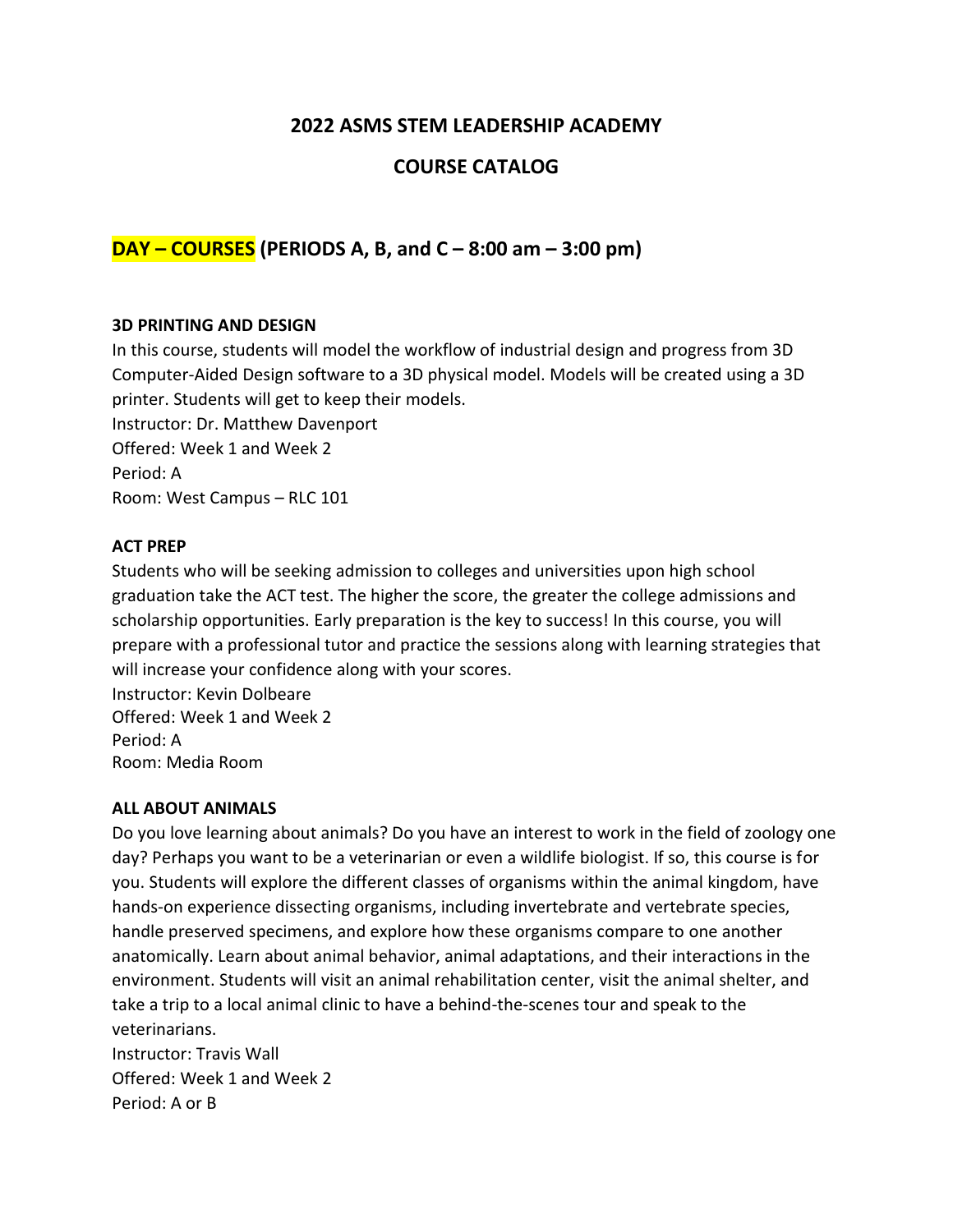Room: S405

#### **BASIC CHEMISTRY OF THE FOOD WE EAT**

Ever wondered why you can't un-boil an egg? Or how do those holes get into your bread? Or what that gross blue stuff is that your parents put on a salad? Students in this class will get to discover the secret world of food by learning how different foods taste, smell, and feed your brain. Topics in Biology and Chemistry will be included in an engaging and interactive environment. Instructor: Dr. Matthew Davenport Offered: Week 1 and Week 2 Period: C Room: S302

#### **BASIC MATH CONCEPTS**

Review middle school math concepts, such as integer (positive and negative numbers) operations, fractions, decimals, percents, ratios, and proportions, through a combination of hands-on learning activities and classroom games.

Instructor: Deidre Reynolds Offered: Week 1 and Week 2 Period: C Room: S106

### **BLOCK-BASED PROGRAMMING with SCRATCH**

With Scratch, students can program their own interactive stories, games, and animations. Scratch helps young people learn to think creatively, reason systematically, and work collaboratively. Scratch is a project of the MIT Media Lab. Instructor: Mr. Gaillard Offered: Week 1 and Week 2 Period: A Room: S202

### **CODE A MICRO:BIT**

Learn how to program a micro:bit, a really cool mini-board computer that has LED lights, a radio and Bluetooth antenna, a compass, a temperature sensor, and an accelerometer plus pins for attaching external sensors. Use your imagination to create games and experiments or make a banana beatbox. We'll start with simple projects to display text and icons. Learn to write programs to keep score, play a song, or send secret messages to a friend's micro:bit. You'll be amazed what you can do and control by the end of the week! Instructor: Oscar Presnall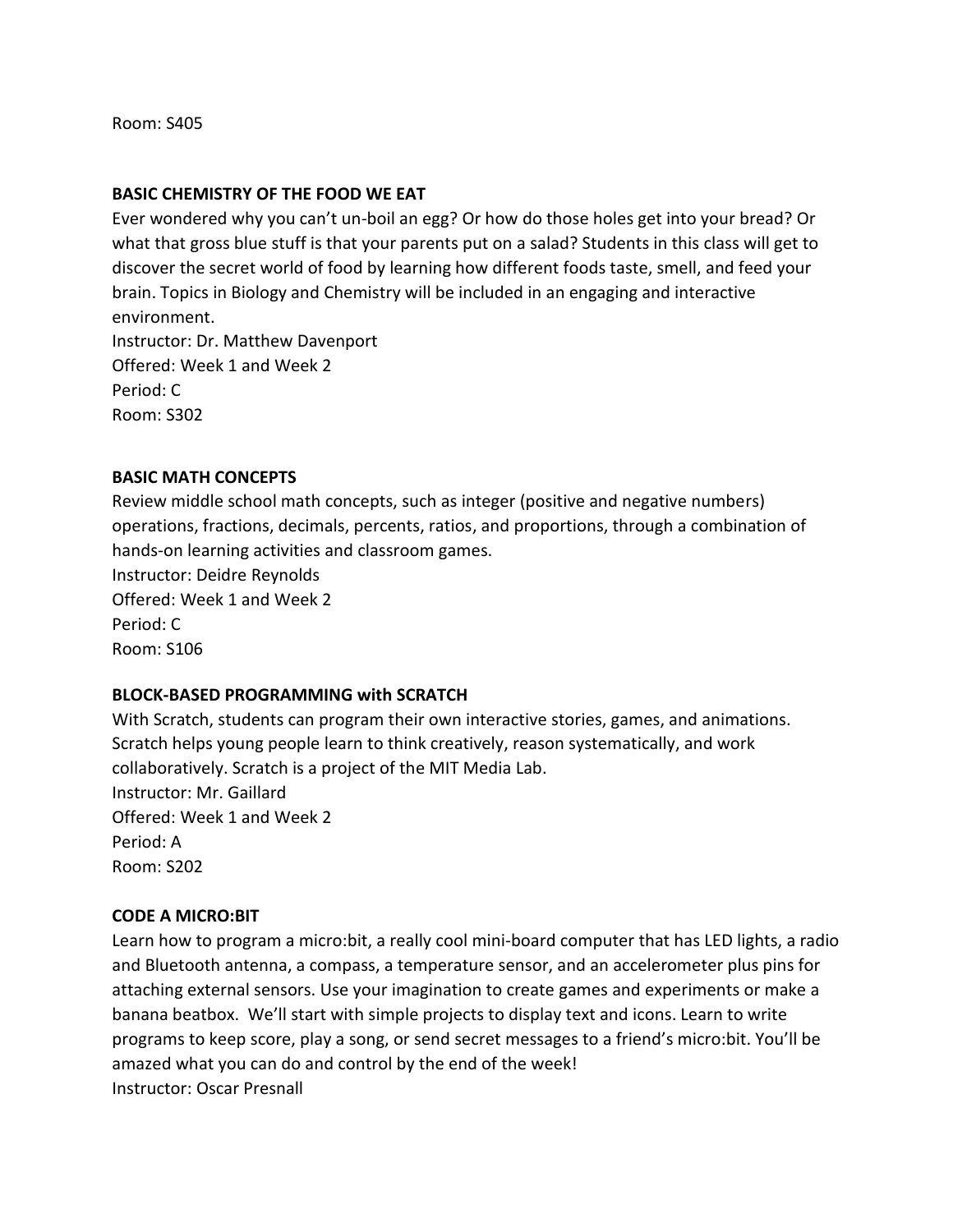Offered: Week 1 and Week 2 Period: C Room: S206

## **Creative Chemistry: Workshop of Chaos**

Labwork is important to scientific inquiry and in this class, students will explore science from a different perspective. This course will mimic the laboratory experiments of famous fictional scientists while introducing students to basic laboratory principles and processes. Students should be prepared to be wowed and amazed. We will do a hands-on laboratory activity each day and as a result, closed-toe shoes will be required daily (no flip flops allowed). Instructor**:** Kevin Dolbeare Offered**:** Week 1 and Week 2 Periods**:** C Room**:** S401 and S402

## **CYBERSECURITY - CYBERPATRIOTS BASIC PROGRAM (Two-Period Class)**

Delve into the world of Cybersecurity by experiencing a week in a CyberPatriots Basic Cyber Program! It's the perfect way to get introduced to the expanding and important field of cybersecurity! In this program, CyberCamp attendees do not need to have any prior knowledge of cybersecurity to participate. The curriculum is a basic-level introduction to the skills and topics utilized in the Air Force Association CyberPatriot Competition. All attendees will compete in a CyberPatriot Competition on the last day.

Instructor: Deborah Gray Offered: Week 1 and Week 2 Periods: A and B Room: S206

### **DEBATE**

When we feel strongly about something, it can be difficult to calmly argue with someone on the topic. However, staying calm and rational can be the best skill in these instances. Making sure to structure your argument logically is a necessary skill. In this class, we will discuss what debate is, common forms of debate (Lincoln-Douglas and Public Forum), and how to effectively debate with others. Debate is a great way to improve your thinking and hold conversations that actually help change people's minds.

Instructor: Amy McGowan Offered: Week 1 and Week 2 Period: C Room: B126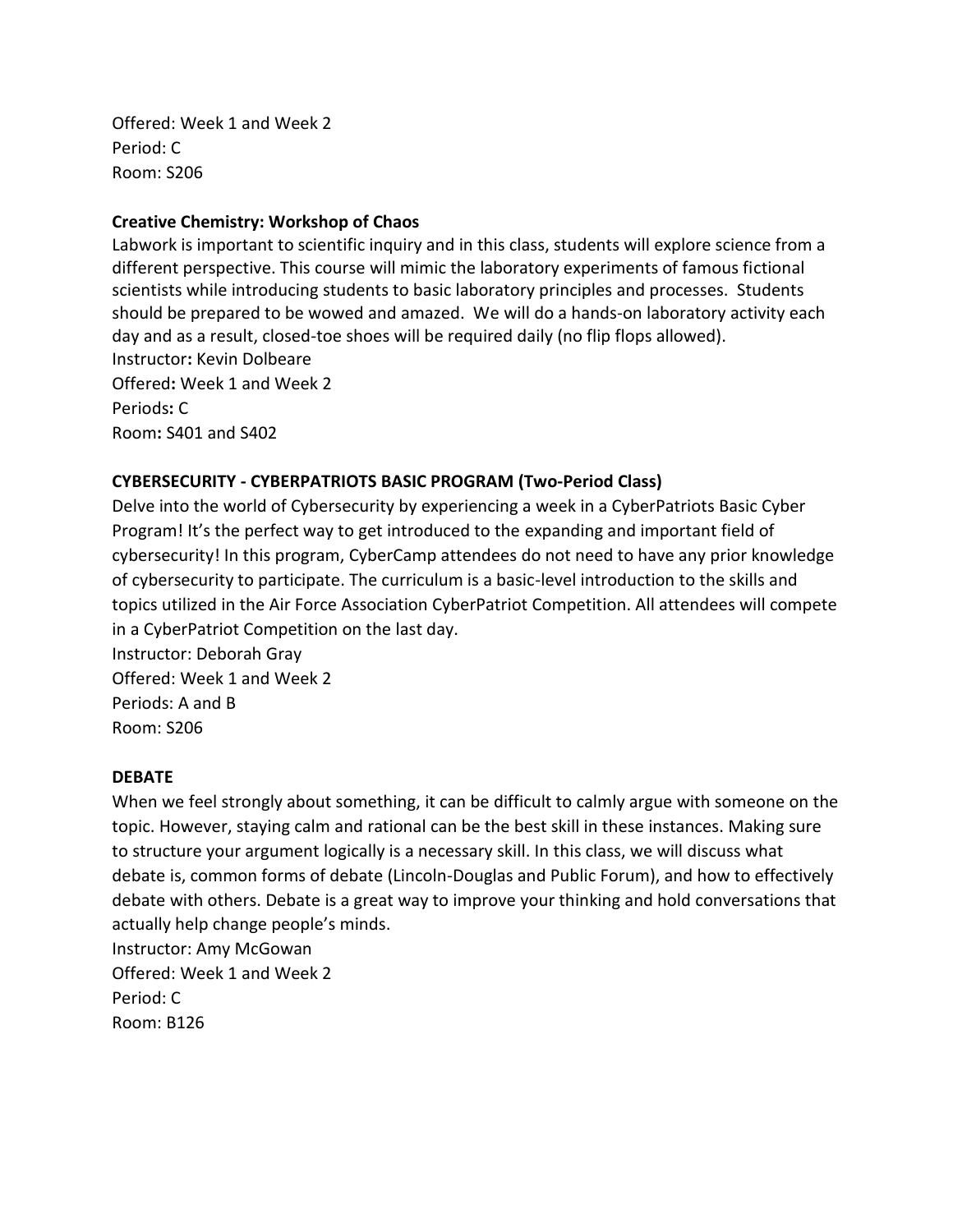## **DISCOVERING THE WORLD OF TECHNOLOGY**

From industrial cranes to cutting-edge ships and planes, explore the manifold applications of engineering science, and the exciting ways new technologies are transforming our world. This course will take you to local facilities where engineering science is being applied such as Airbus, Austal, AM/NS Calvert Steel Mill, and the Port of Mobile to see and learn firsthand about these exciting applications and innovations! Instructor: Walter Randall Offered: Week 1 and Week 2 Period: C Room: West Campus – RLC102

### **ELECTRICAL ENGINEERING**

From computers to microprocessors all the way to giant power generation for cities - electricity runs the world! So much of what we do requires and revolves around electricity, and electrical engineers are the people who help work to create and sustain that power! Come learn the foundational principles of electrical engineering through engaging, hands-on activities that will put a "spark" in your summer camp experience! Instructor: Walter Randall Offered: Week 1 and Week 2 Period: B Room: West Campus – RLC102

## **GEOLOGY ---DIGGING DEEPER THROUGH MINECRAFT**

Geology is the science that allows us to unlock the secrets of the earth by studying rocks and stones, geochemistry, and geobiology. By "digging deep" into the earth mysteries of the past and even the future can be uncovered. Many students have been introduced to the science of Geology through the program Minecraft and in this course, students will compare and contrast both the real and virtual worlds both in class and with three field trips to answer a multitude of questions such as "Can you really make a suit of diamond armor?" "Can obsidian stop TNT?". Other real-world geologic processes replicated in the program will also be examined and "dug into"!

Instructor: Kevin Dolbeare Offered: Week 1 and Week 2 Period: B Room: S401

### **HANDS-ON GEOMETRY!**

Get your "hands-on" in this Geometry course by creating tetrahedron kites, Pythagorean spirals, and robots from 3D figures. Haven't taken Geometry yet? Don't worry! You will learn the Geometry concepts needed to complete your projects. Instructor: Meoshe Id-Deen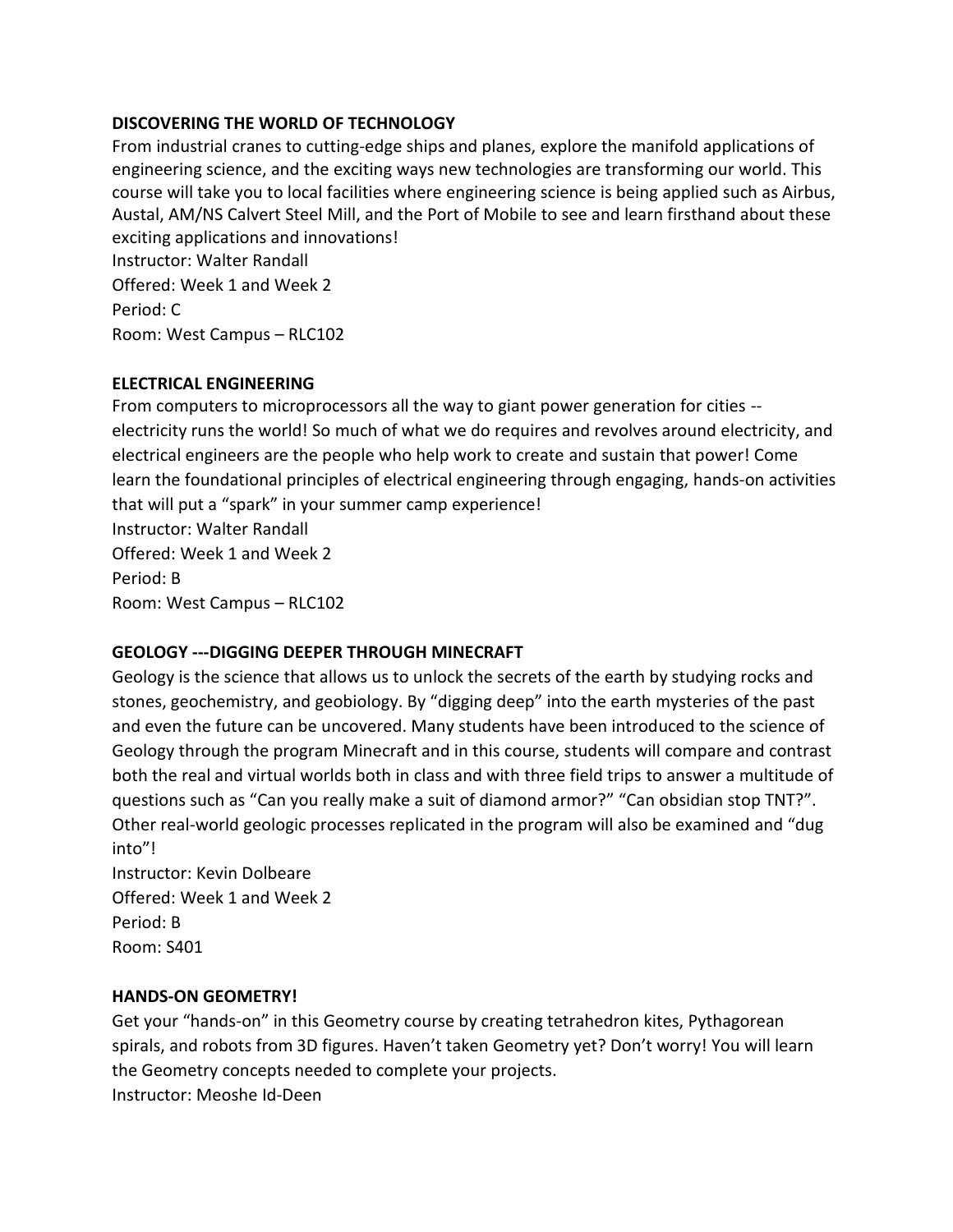Offered: Week 1 and Week 2 Period: B Room: S305

#### **INDUSTRIAL DESIGN**

Industrial Design is where science, technology, and design come together to create the products of the future. In this introductory class, students will design and create their own functioning portable Bluetooth speaker. In order to complete this students will need to learn to read an electronic circuit schematic, use a multimeter to test resistance, capacitance, voltage, induction, and current, understand introductory Thiele/Small Acoustic Parameters, drill, solder, saw materials, 3D print, and practice the fundamentals of 3D Design. Closed-toe shoes will be required.

Instructor: Orren Kickliter Offered: Week 1 and Week 2 Period: A Room: West Campus

#### **INTRO TO ALGEBRA**

Students will be introduced to concepts such as solving equations and inequalities, order of operations, properties of exponents, and linear functions, through the use of interactive activities and fun math games. Great preparation for students who will be taking Algebra I and also for those wanting advanced preparation for the ACT and standardized testing. Instructor: Meoshe Id-Deen Offered: Week 1 and Week 2 Period: A

Room: S305

### **INTRO TO COMPUTER GRAPHICS**

In this course, students will learn Adobe Photoshop and Adobe Lightroom. Adobe Photoshop is the standard for designing professional visual presentations in all fields. Areas covered in this class will be photo editing, photo manipulation, combining images, bitmap drawing, vector drawing, and 3d Drawing. Instructor: Orren Kickliter Offered: Week 1 and Week 2 Period: C Room: Library

### **INTRODUCTION TO LITERARY ANALYSIS**

This is an introductory course in college-level analysis. Students will practice the skills of close reading, thematic analysis, research, and more. They will study various schools of criticism and come to appreciate what it means to look at a text from multiple perspectives. Over the week, students will focus on poetry from a variety of authors, which they will be expected to read in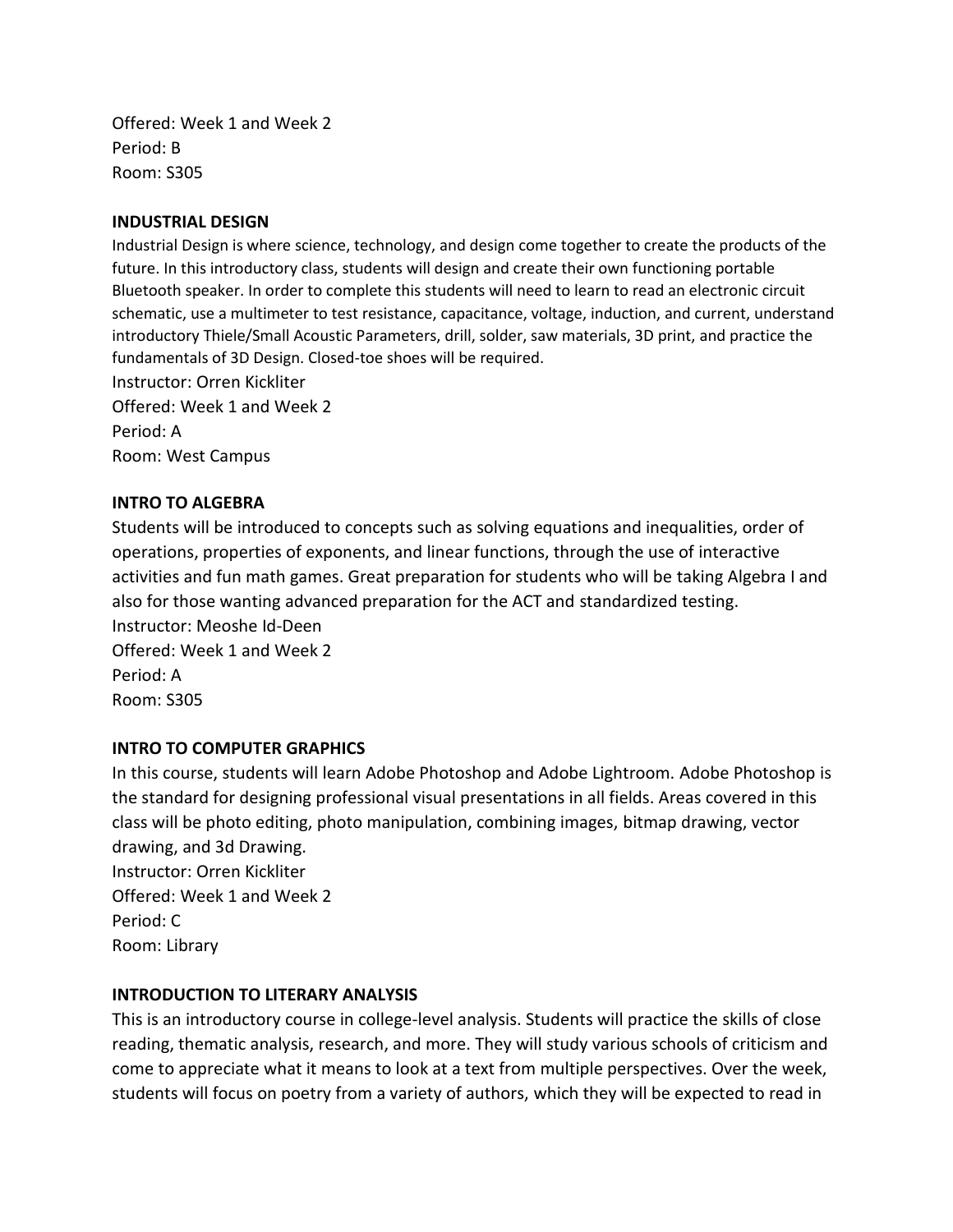class and on their own. By the end of the week, students will come up with their own researchdriven interpretations of select poems. Each will write a short paper and deliver a presentation to the class in a symposium format. Instructor: Mitch Frye Offered: Week 1 and Week 2 Periods: C Room: H103

## **JOURNALISM**

News reporting is an extremely important part of society. In our technologically savvy society, the way we read the news is always changing. For example, a large part of the population gets all of their news from social media. Despite all of this, the basics of journalism have not changed. In this class, students will look at the changing world of news and discuss how to report and research it. In addition, students will work to improve writing skills and learn how our information is presented.

Instructor: Amy McGowan Offered: Week 1 and Week 2 Period: A Room: B126

## **LAND, SEA, AND AIR: BUILDING CARS, BOATS, AND PLANES...**

Learn the latest automobile designs, how boats float, and how planes fly. Not only will we learn the science behind various modes of travel, but we will design, build, and test working models: boats that float (or not!), planes that fly, hot air balloons that float, and rocket cars propelled by air. We will also "dive in" and come to understand the mechanics behind one of the greatest design disasters of all time --- the Titanic.

Instructor: Glen M. Mutchnick Offered: Week 1 and Week 2 Period: C Room: S101

### **MARINE BIOLOGY**

Earth is mostly water that is teeming with all types of incredible and interesting life! Marine Biology introduces you to the living things that inhabit the earth's waters from the beautiful deltas to the deep ocean and covers broad areas of biological oceanography, physical oceanography, and technology. Students will also learn why the oceans are important to humans and how human activities affect the marine environment. Instructor: Dr. Rebecca Domangue and M. Shalan and S. Barnett Offered: Week 1 and Week 2 Period: A Room: S302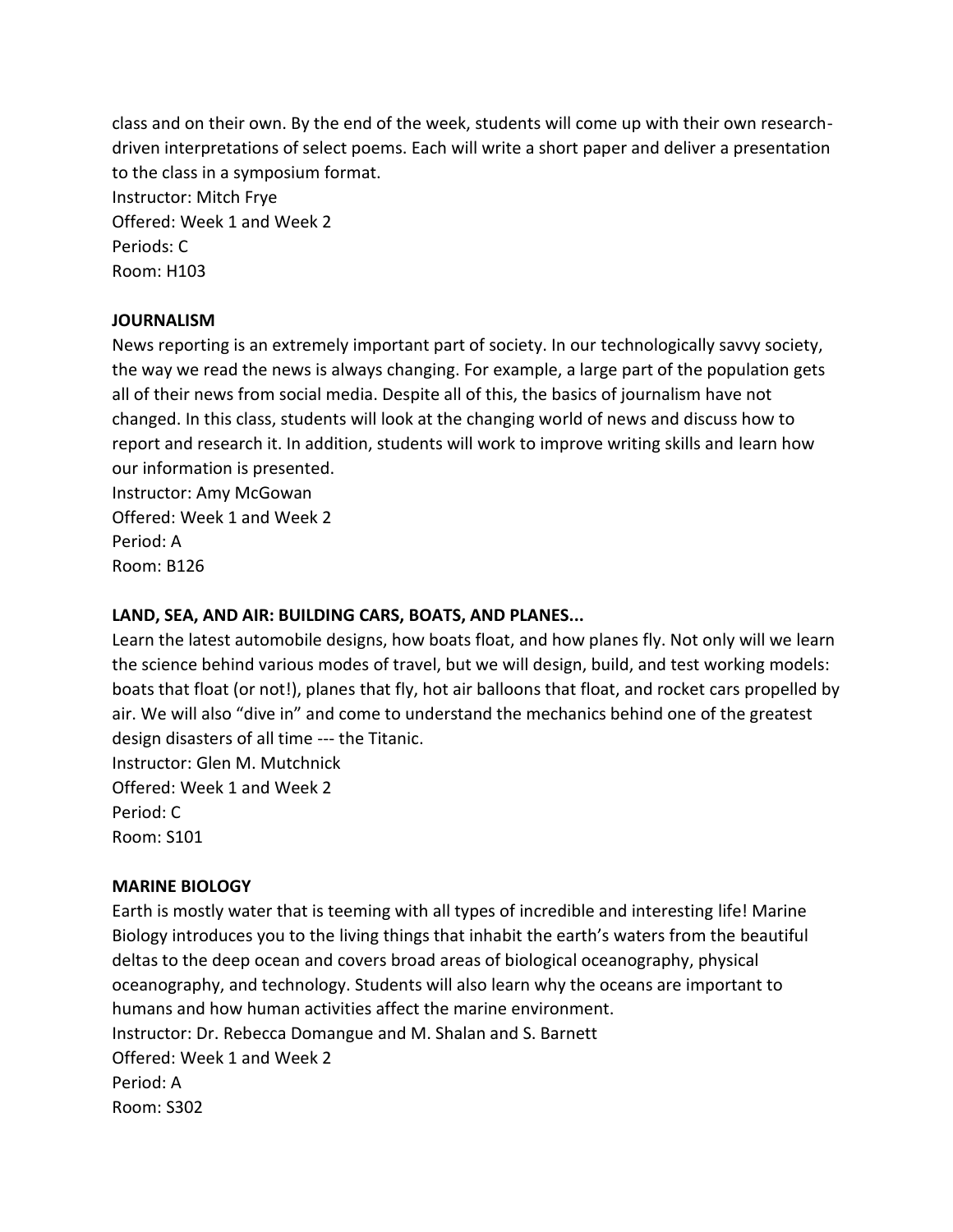#### **MATH AND WALL STREET**

Utilizing a computerized Stock Market Investment game students will perfect their math skills while learning about investing and stock trading, the free market economy, risk, and analytical thinking. It's a fun and creative way to see how good you can be at increasing (or decreasing) your virtual \$100,000 beginning stock account! Instructor: Daniel Balena Offered: Week 1 and Week 2 Period: A or B Room: Library

## **MENTAL MATH SKILLS**

Add and subtract in your mind as you learn tips and tricks to improve your mental math skills! These lessons will have you performing calculator-free gymnastics at a new level in no time. Every mental mathlete practices jumping through the hoops of the mind to reach mathematically sound answers. Training your analytical mind will help you make decisions quicker and come to conclusions faster.

Instructor: Daniel Balena Offered: Week 1 and Week 2 Period: C Room: S201

### **MECHANICAL ENGINEERING**

Are you interested in how things actually work, and how they are built? Do you enjoy taking things apart and putting them back together? You just might be an aspiring mechanical engineer and this is the perfect summer camp course for you! Discover how mechanical engineers put the 'engine' in 'engineer', the creative process of "design thinking" and so much more!

Instructor: Walter Randall Offered: Week 1 and Week 2 Period: A Room: West Campus – RLC102

### **PHUNDEMNTALS OF PHYSICS**

In this course, students will examine various concepts in Physics using a hands-on application approach and participate in awesome laboratory experiences; some "shocking," some very sharp, and some that deal with 1000 degree soldering tools. Examples of some of the cool laboratory experiences that students will share include discovering the answer to; will a bullet dropped to the floor hit the ground at the same time as a bullet fired horizontally from a gun? Students will also discover the answers using projectile motion models and laboratory experimentation. Students will experience 50,000 volts of static electricity using a Van de Graaff generator. The big project of the week will be building a circuit board using resistors,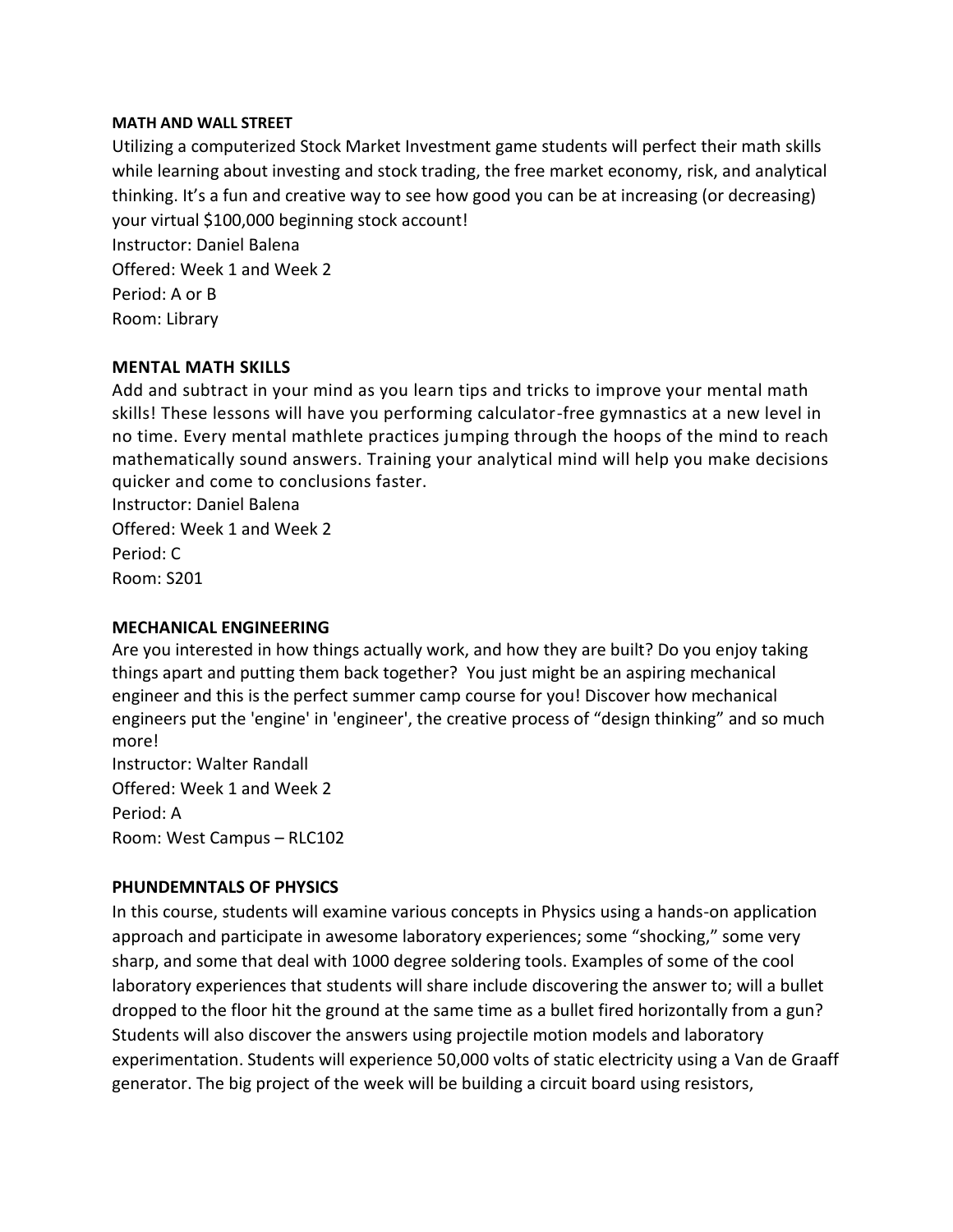capacitors, transistors, and at the same time, the students will learn how to solder all the components to the board. Instructor: Glen M. Mutchnick Offered: Week 1 and Week 2 Period: B Room: S101

## **PUBLIC SPEAKING**

In high school, college, and almost every career, speaking in front of others will be a required skill. More than 75% of people say they are scared to give speeches. However, it does not have to be as scary as we like to imagine. In this class, we will talk about how to write a speech, practice it, and present it. This class is great for everyone, especially those who feel intimidated by public speaking or know it will play a major role in their future. Instructor: Amy McGowan

Offered: Week 1 and Week 2 Period: B Room: B126

## **PYTHON BASICS**

This course reviews the basic syntax of the Python programming language. Students will learn about printing, data types, variables, user input, operators, random, conditionals, and loops. Students will also be expected to work on assignments to reinforce training topics. Instructor: Mr. Gaillard Offered: Week 1 and Week 2 Period: B Room: S202

### **ROBOTICS**

This class will explore the applications of robotics in the real world. From spacecraft to unmanned submersible vehicles, robots can do anything that we create them to do. Students will learn about the basics of building and programming a robot. They will be divided into teams to build and program a Lego Technic Robot to perform a simple set of tasks, such as delivering supplies over a taped-off course, stopping on a colored dot, and picking up small objects. As the class progresses, they will move on to the harder tasks that combine elements of the previous challenges. An example would be a scenario in which the students must pick up and deliver supplies to an outpost over difficult terrain. This will allow students to face real-world problems of Robotics Engineering from start to finish while having fun at the same time. Instructor: Deidre Reynolds Offered: Week 1 and Week 2 Period: A or B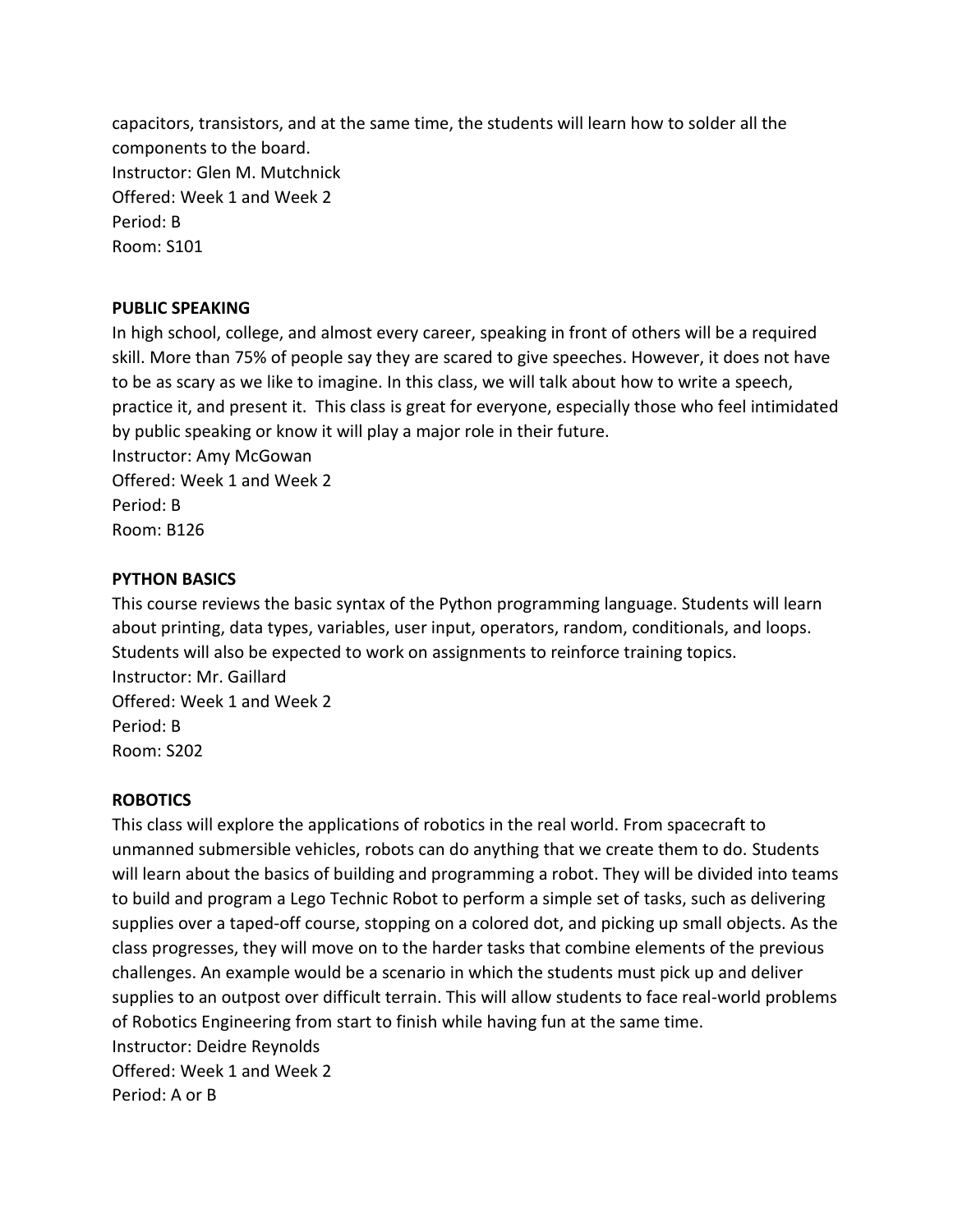#### Room: S106

#### **ROCKETRY**

Students will build various designs of model rockets in class!! During this course, students will learn about NASA and rocket design, leading up to their official launch date at the end of the week. Before building and launching model rockets, students will perform real-time engine thrust tests and data collection of various engine types. Each student will electronically launch his/her own rocket to altitudes of up to 1,000 feet!! Instructor: Glen M. Mutchnick

Offered: Week 1 and Week 2

Period: A, B or C (B and C will be taught by S. Studdard and G. Studdard) Room: S101 (Period A) RLC 103 (Periods B and C)

### **STUDYING NATURE-FIELD BIOLOGY (Two-Period Class)**

Learn about the forests, savannas, streams, and shores of the Alabama Gulf Coast. Students will participate in a series of field trips to various nearby habitats, with an emphasis on nature study and biological investigation. Activities will consist of hiking the maritime forest on Dauphin Island, kayaking the delta of the Gulf of Mexico, bird watching in the bird sanctuary on Dauphin Island, collecting organisms in the salt marshes of Dauphin Island, nature study, visiting an ancient Indian Mound, and using a map and compass. Students will journal their experiences using digital cameras (phones).

Instructor: Mendel Graeber Offered: Week 1 and Week 2 Periods: A and B Room: S306

### **TECHNOLOGY AND DESIGN OF LIGHT METALS**

This class will introduce the basic theory, tools, and skills of metalworking. While introducing various properties of nonferrous metals, students will saw, pierce, shape, solder, anneal, torch, melt, oxidize and cast different metals. Closed-toe shoes will be required. Instructor: Orren Kickliter

Offered: Week 1 and Week 2 Period: B Room: West Campus

### **TECHNOLOGY ENTREPRENEURSHIP – INVENTING THE FUTURE!**

Whether you want to be the next Mark Zuckerberg or simply looking for a way to build something that could make money and help people, this class will help give you the right foundation and skill set. Through this course, students will learn how to identify and build something that customers want, learn how to test their hypotheses, and hear from actual entrepreneurs building technology companies today!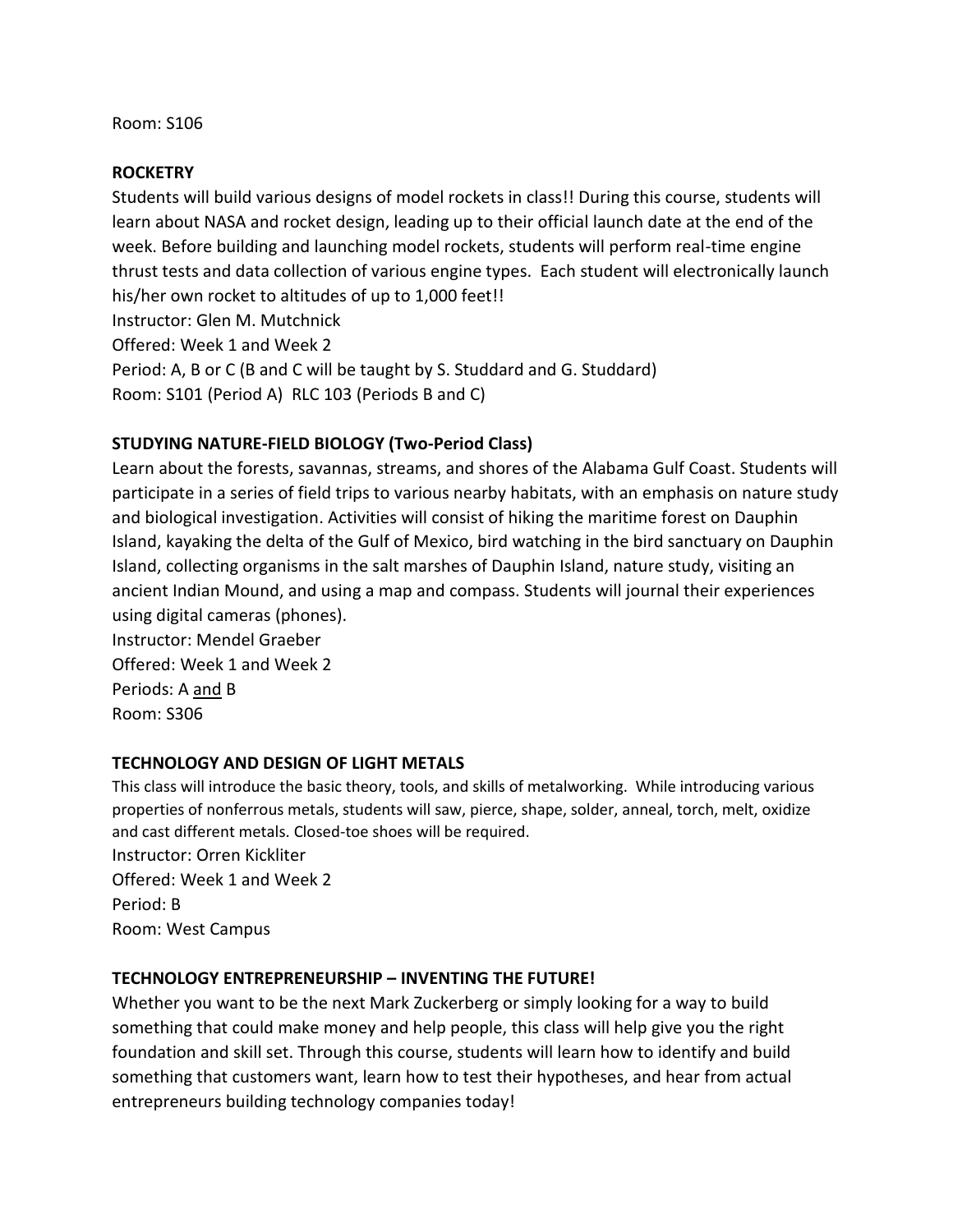Instructor: Dr. Todd Greer Offered: Week 1 and Week 2 Period: A Room: B208

### **UNDERWATER ROBOT MISSION**

Build an underwater robot – a remotely operated vehicle (ROV) -- to complete an underwater Spanish galleon mission. Students form small ROV companies to build an ROV, mission props, and tools for their mission tasks. They learn to pilot the ROV in the pool to collect sea urchins for scientific research, transplant endangered corals, and recover a cannon and shipwrecked items to identify the Spanish galleon. Other learning topics include buoyancy and ballast concepts and electrical circuits. In addition, students learn about real-world ROVs designed for different missions from collecting organisms from under the polar ice cap to exploring the ocean on Jupiter's moon Europa.

Instructor: Deborah Gray Offered: Week 1 and Week 2 Periods: C Room: B129

#### **WEBPAGE BASICS**

This course will teach students how to use Bootstrap with VS Code. They will learn how to set up a webpage using the most popular syntax. Instructor: Mr. Gaillard Offered: Week 1 and Week 2 Period: C Room: S202

# **EVENING COURSES (PERIODS D, E, and F – 6:00 pm to 9:00 pm)**

#### **ALL THINGS ANIME**

Do you love to binge Anime and Manga into the night? Do you collect so many Anime figures that you could possibly make your own miniature army? Well, this class is definitely for you! We will view, discuss and debate all things anime and manga! Instructor: Kimberly Costantino Offered: Week 1 and Week 2 Period: D or F Room B208 (Period D) B126 (Period F)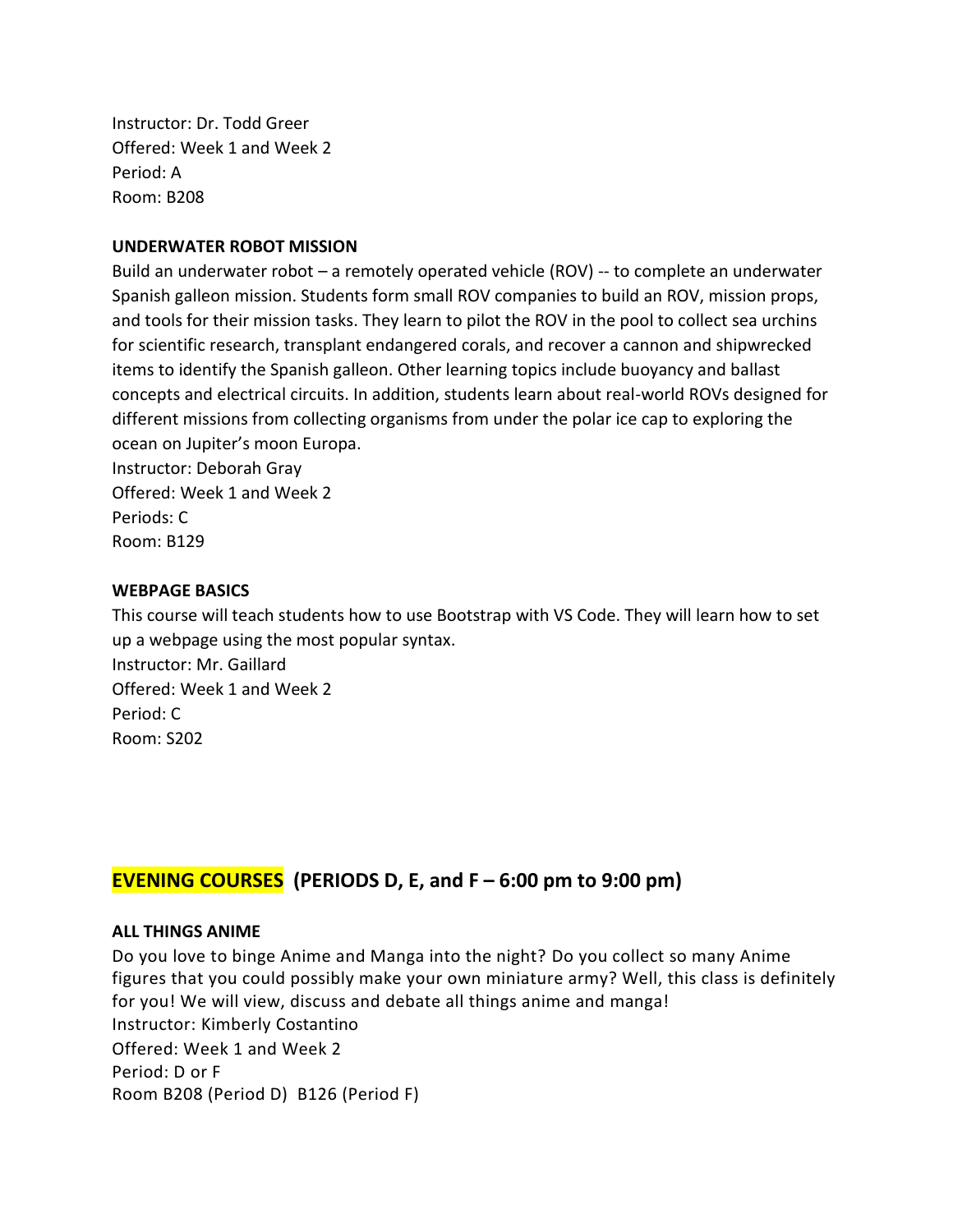### **AMERICAN HISTORY IN FILM**

This course will explore important and transformative events and periods in American history through film. Students will explore the art of filmmaking, as well as analyze the way the films accurately or inaccurately depicts the historical subject matter. Instructor: Derek Barry Offered: Week 1 and Week 2 Period: D Room: H303

### **ARCHERY FUNDAMENTALS**

This is a beginner's archery course and requires no prior experience. You will learn the fundamentals of archery using a compound bow and bullseye target. You'll learn proper posture, proper bow handling, and tips on how to increase accuracy and consistency. Class notes: Closed-toe shoes must be worn. Hair must be secured back and away from the face. All equipment is provided. Safety is our primary concern. One safety violation or repeated inability to follow instructions will result in immediate removal from the class and placement in an alternate class.

Instructor: Candace Howard Offered: Week 1 and Week 2 Period: D, E, or F Room: Assemble in the Gym. Archery held on the outside court

## **ART AROUND THE WORLD**

Take a journey around the world as we explore art from various cultures. Class experiences will include learning music, practicing cultural dance forms, and discovering visual artwork. Don't miss this awesome opportunity to explore the world and amazing art from across the globe! Instructor: Anna Marzelle Offered: Week 1 and Week 2 Period: F Room: Auditorium

### **ARTS AND CRAFTS**

Let's get creative! Come join in on the fun and be crafty. We will explore a variety of crafts: Drawing, Painting, Jewelry/Beading, and Bracelets. Students are asked to wear appropriate clothing as the coursework can get messy. Instructor: Frieda Kickliter Offered: Week 1 and Week 2 Period: F Room: West Campus – Art Studio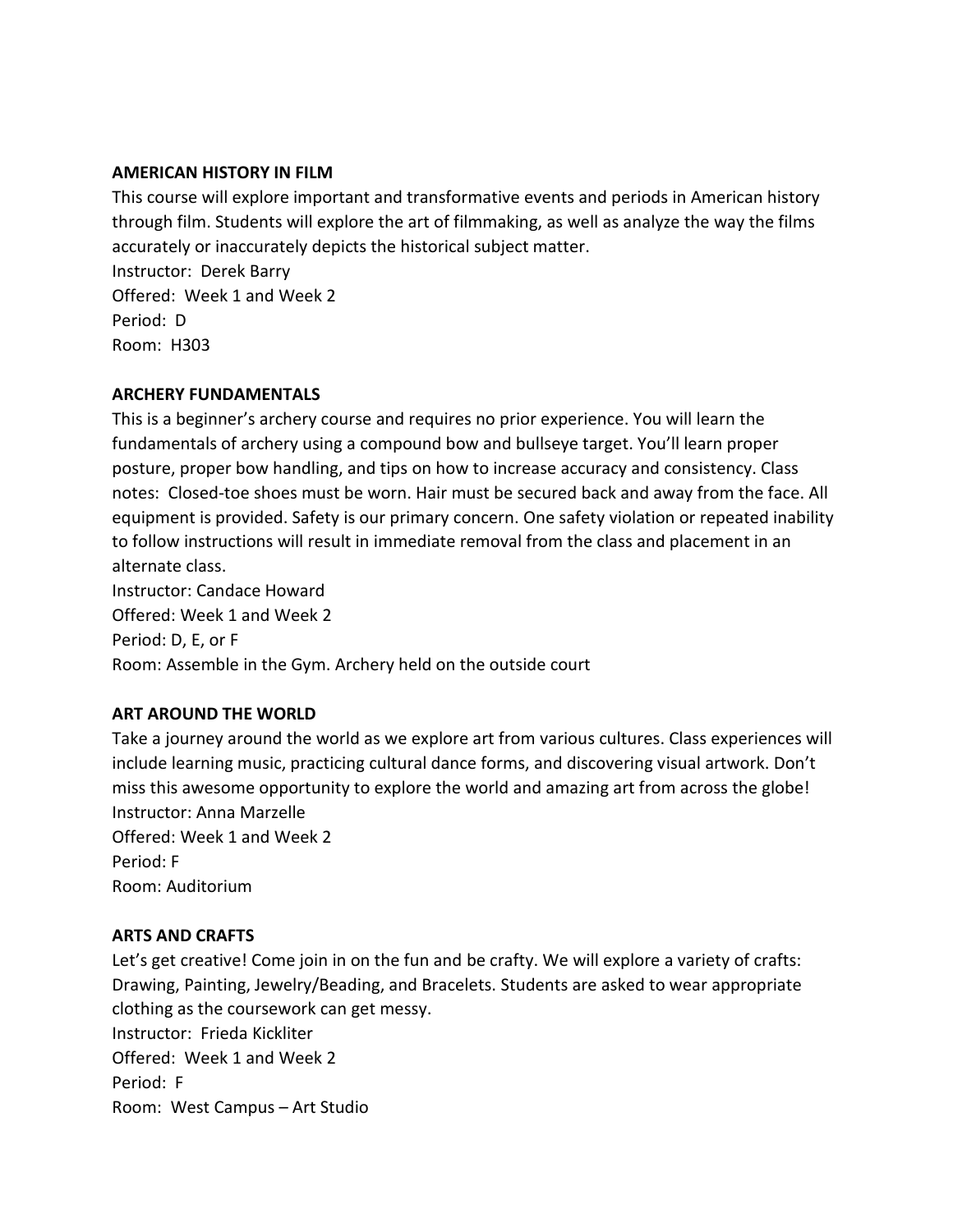### **BALLET FOR BEGINNERS**

If you've ever wanted to take ballet lessons, this one-hour course is for you! You will learn how to properly stretch, common warm-up routines, the 5 main feet positions, and basic ballet techniques. You will also learn the French terminology. No experience is necessary; this course is for beginners! If you've been too nervous to take a serious ballet lesson, come learn the basics with your friends during camp! Instructor: Ashley Parham Offered: Week 1 and Week 2 Period: E Room: Gym

## **BASKETBALL TRAINING**

This class is composed of high-energy sessions, focusing on proper mechanics, techniques, and skill development for up-and-coming basketball players. It includes individual and team drills, incorporating the main components of basketball: dribbling, passing, shooting, defense, and teamwork. It allows each player to build on a solid foundation, along with understanding the basketball rules to be a successful basketball player.

Instructor: Bill Brouillet Offered: Week 1 and Week 2 Period: D Room: Gym

### **BEGINNING TENNIS**

This is a beginning tennis class in which students will develop the basic skills necessary to play the game of tennis. Basic skills taught will include the forehand, backhand, volleys, lobs, and the serve. Students will also learn how to keep score as well as tennis etiquette. At the conclusion of the week, students will use their newly acquired skills while participating in a round-robin tournament.

Instructor: Dawn Brouillet Offered: Week 1 and Week 2 Period: D or E Room: Tennis Courts – West Campus

## **BEGINNING FRENCH**

Parlez-vous français? Join this class to get started! You will learn a variety of French words and phrases that will allow you to have short conversations. You will also learn some simple grammar rules to help you form your own original sentences. Additionally, there will be time to explore different aspects of French culture including customs, history, and monuments. The class wouldn't be complete without a mention of the world-famous French cuisine, so be prepared to sample a few culinary delights! Instructor: Angela Kennedy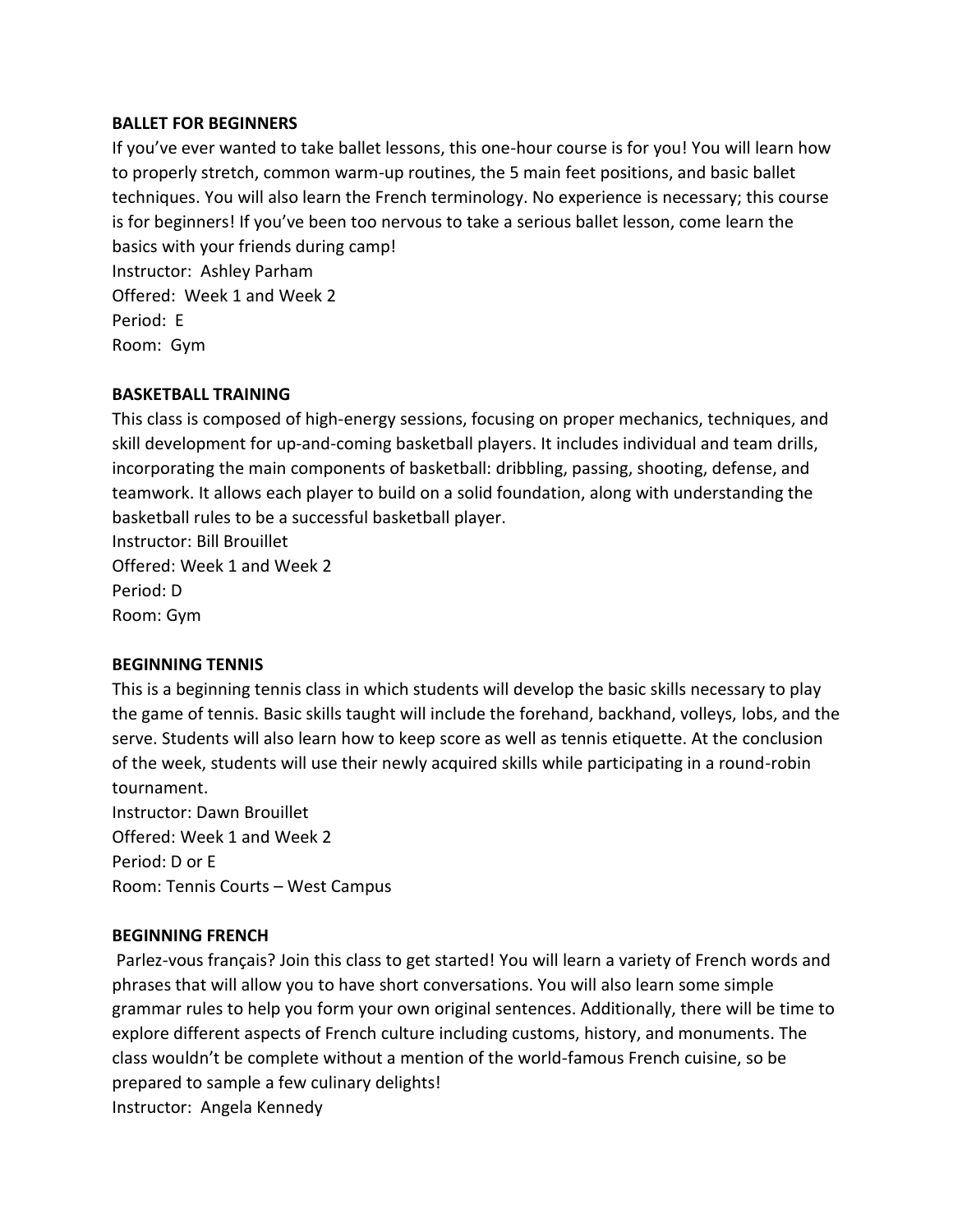Offered: Week 1 and Week 2 Period: D or E Room: B129

## **BIGGER, FASTER, STRONGER**

This course is designed to improve overall athletic performance and fitness. Students of any age, fitness level and gender are encouraged to attend. Each day there will be a variety of drills with weights, circuit training, and running designed to improve strength, speed, and agility. Instructor: Frieda Kickliter Offered: Week 1 and Week 2 Period: D Room: Fitness Room

## **CHEMISTRY AND CRAFTS OF TIE DYE (Two-Periods)**

Tie-dye, long before the '70s, was known as Shibori, a Japanese term that encompasses a wide variety of resist-dyeing techniques. These techniques produce random patterns that are either geometric, loose, free-flowing or combinations of everything in between. Students will learn the fundamentals of different crafting techniques and make a variety of handmade projects, many of which will use tie-dye applications. Instructor: Hall Staff/Student Workers Led Offered: Week 1 and Week 2 Period: D and E Room: Coffee House

## **COLOR GUARD 101**

Do you want to be in a marching band, but you don't play an instrument? Have you ever noticed the flag corps that performs with the band? You can learn the basic moves and familiarize yourself with color guard equipment during your time at the Alabama STEM Leadership Academy! In this one-hour course, you will learn color guard terminology, how to properly march with the band, techniques for spinning a flag, and even how to toss a flag! Give this sport a try during camp, and you might discover a passion and want to audition for your school's color guard team! Instructor: Ashley Parham Offered: Week 1 and Week 2 Period: D Room: Courtyard and adjacent field

### **CLASSIC BOARD GAMES**

It is a fact that board games have been used by ancient cultures for several millennia. Board games were used by the ancient Egyptian civilization up to 4000 years ago. Recent discoveries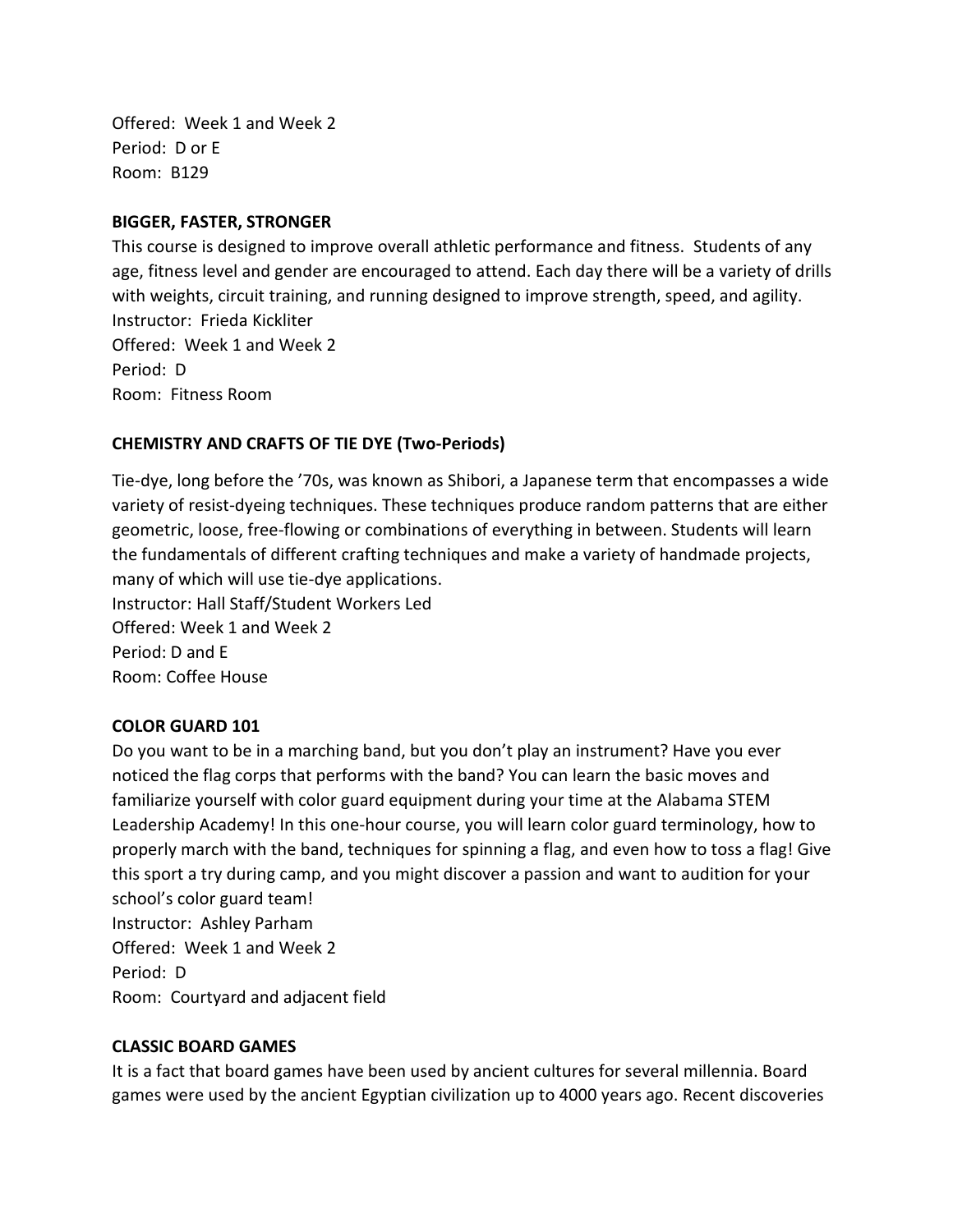in ancient Chinese culture indicate that people were playing the game *Go* several thousand years ago. Video games, smartphone apps, and board games share, in essence, the same DNA. Take this course to have fun delving into and playing the type of gaming that has been around and will be for a long time to come---board games! Instructor: Hall Staff/Student Workers Led Offered: Week 1 and Week 2 Period: D, E, or F Room: Game Room

## **CROCHET 101**

Have you ever wanted to make your own hat, blanket, or scarf? If so, this is the perfect course for you! Come and learn what makes this craft such a popular one for individuals of all ages! Instructor: Shernell Mabien Offered: Week 1 and Week 2 Period: D or F

### **DISNEY VS PIXAR**

Room: TV Room

Disney and Pixar have dominated the animated world as well as the childhoods of most Americans. In this class, we are going to dive into just how much power these companies have over us, how we see the world, and the history surrounding these animation houses. During class, we will watch and discuss various Disney/Pixar films to understand how they shape our views and thoughts. We will also engage in a variety of activities ranging from re-imagining the key characters in new mediums (What would a Disney princess do in a video game?), recreating the painting techniques used in the early days, and battle it out to see which animation house truly wins the animation wars. Instructor: Doris Frye

Offered: Week 1 and Week 2 Period: E Room: DeBakey Hall

### **FLAG FOOTBALL**

Enjoy learning the fundamentals of football and playing flag football. Sharpen your skills in passing, receiving, and defense in a fun, competitive environment that focuses on fun and sportsmanship. This class is open to boys and girls. Instructor: Bill Brouillet and Derek Barry Offered: Week 1 and Week 2 Period: E Room: B130 (Health Room) and West Campus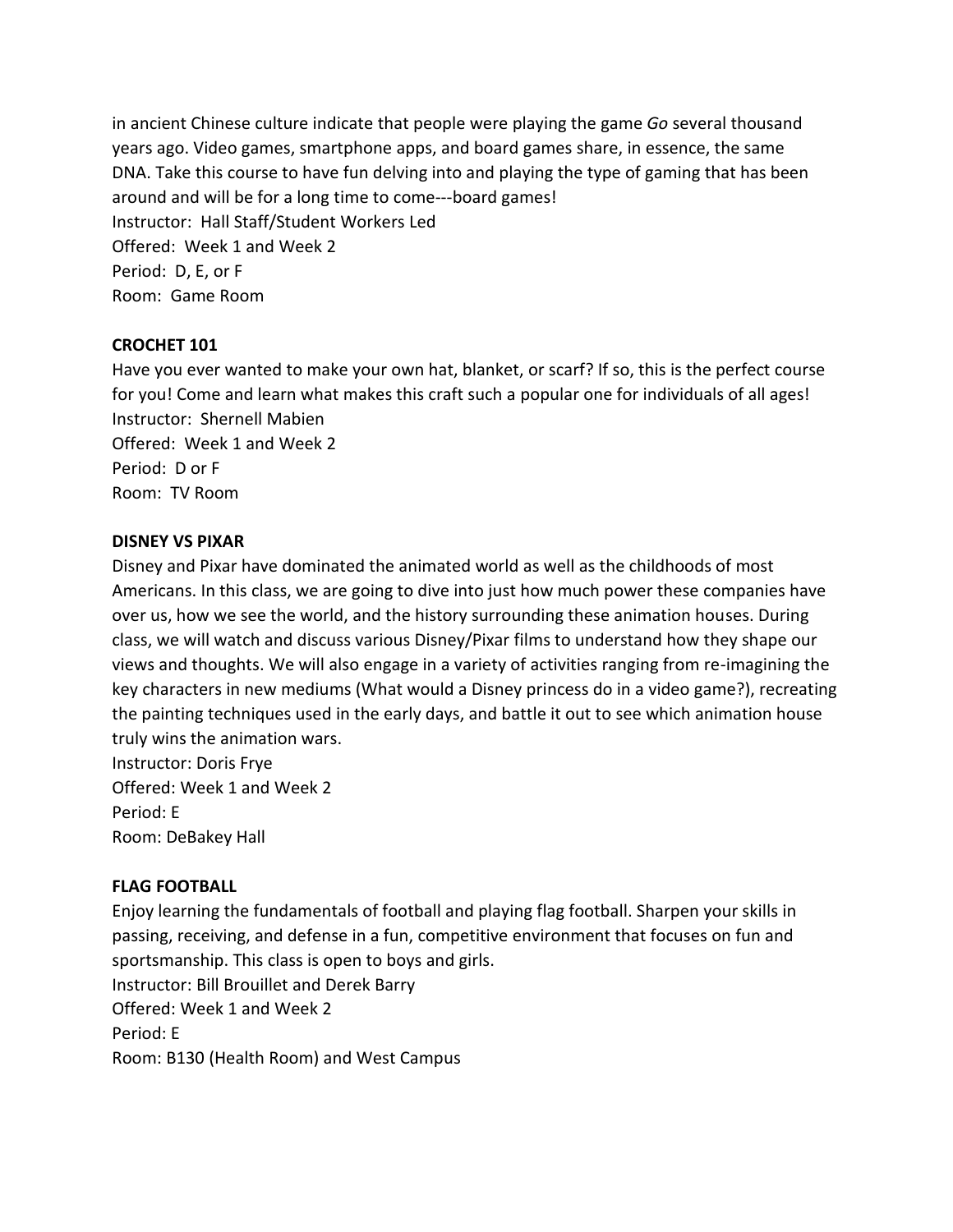## **GENTLE STRETCHING AND RELAXATION**

This course will introduce the participants to gentle and effective stretching routines. This slowpaced course will focus on developing a safe foundation to learn basic stretches, breathing techniques, meditation, relaxation methods, creative games, and expand the participant's horizons in a supportive and easy-going environment.

Instructor: Jaleigha Hightower Offered: Week 1 and Week 2 Period: D, E, or F Room: H 304

### **HARRY POTTER BOOK CLUB**

Do you love Harry Potter? This book club will help you explore the wizarding world as a turn wizard or witch! Instructor: Shernell Mabien Offered: Week 1 and Week 2 Period: E Room: TV Room

## **LOVE IT, LIVE IT, SPIN IT!**

It's halftime at the football game, and the marching band is preparing to take the field. There are drums, trumpets, flutes, but wait…what's all that extra equipment? Flags, sabers, wings, and streamers?!?! Those are just a few of the items that will be used by the members of the color guard (flag corps) as they interpret the music and make the songs come to life. Color guard members also perform synchronized routines during parades and pep rallies. After football season has ended, many high schools have an indoor winter guard that participates in various competitions.

If you are interested in becoming a member of the color guard at your school, this class will help you prepare for try-outs. Using a standard flag and silk, you will learn many fundamental skills and a series of short routines. Color guard is so much fun! It's good exercise and a great way to make new friends!

Instructor: Angela Kennedy Offered: Week 1 and Week 2 Period: F Room: West Campus

### **MYTHS AND MONSTERS**

Join us to learn about ancient myths from worlds as far-ranging as Ancient Greece to Camelot. This class mashes together history, literature, and a dash of science as we explore the world of myths. We will watch film adaptations, play games, create our own mythological monsters, and much more.

Instructor: Kimberly Costantino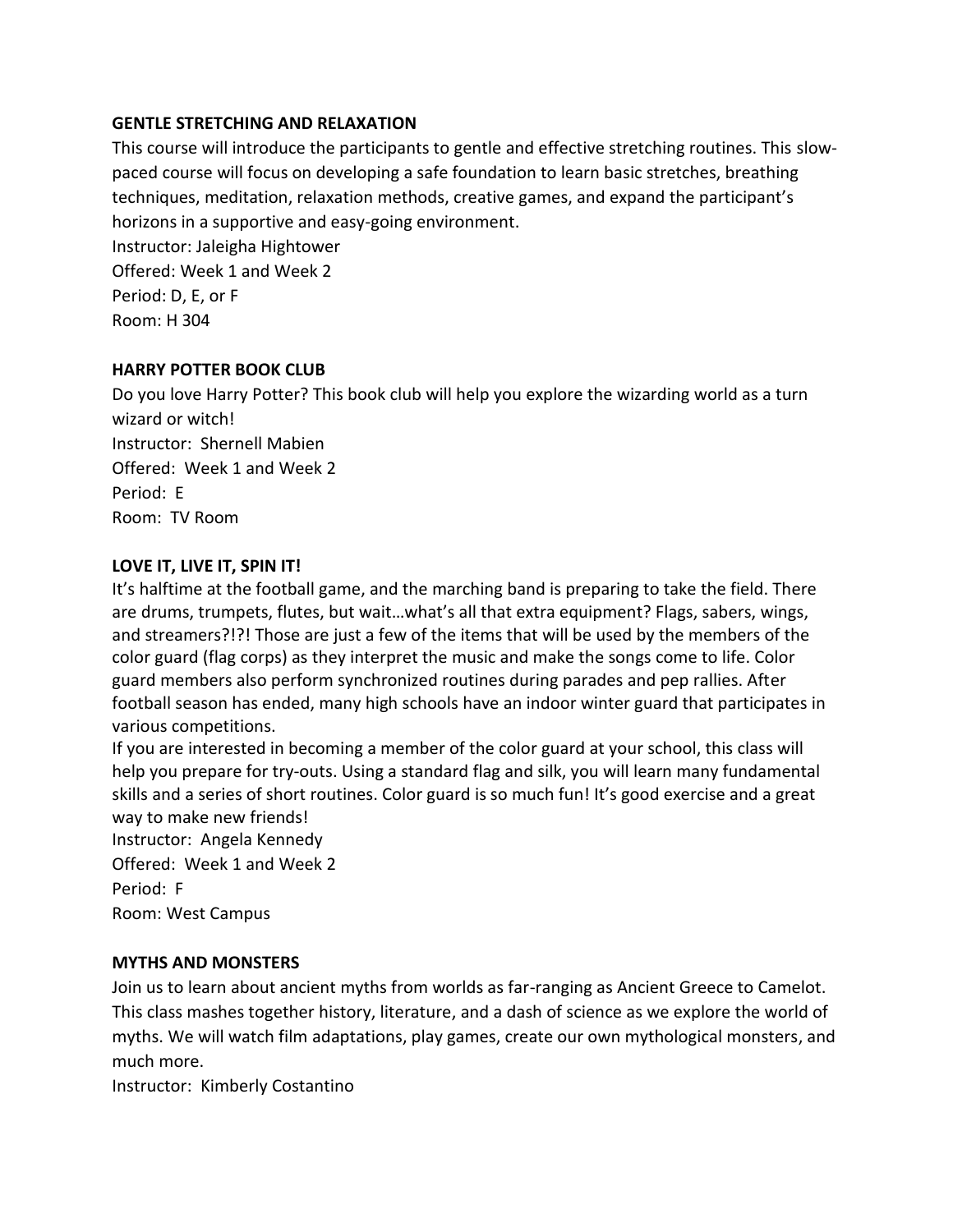Offered: Week 1 and Week 2 Period: F Room: B208

#### **ON BROADWAY**

Learn what it takes to be a star on Broadway. Become the ultimate "Triple threat" as you sing, dance, and act your way through scenes in a Broadway show. From Mary Poppins to Rock of Ages, students will explore a variety of genres in the theater world. Each week will end with a small performance of the selected scenes.

Instructor: Anna Marzelle Offered: Week 1 and Week 2 Period: E Room: Auditorium

### **ONCE UPON A TIME: A MODERN TWIST ON CLASSIC FAIRY TALES**

Prince Charming, evil witches, and fairy godmothers are everywhere in pop culture, in television shows, films, video games, and music. In this course, we will explore some of the lesser-known classic fairy tales and consider what our modern world might do to them. In class, aside from discussing the original fairy tales and watching films, students will engage in a variety of fairy tale-driven activities. We will play fairy tale games, put the Evil Queen on trial, create twisted tales of our own, and more.

Instructor: Kimberly Costantino Offered: Week 1 and Week 2 Period: E Room: B208

#### **PICKLEBALL 101**

This course will teach the fundamentals of Pickleball, and allow students to play Pickleball in a fun and organized environment. All skill levels are welcome! Instructor: Derek Barry Offered: Week 1 and Week 2 Period: F Room: Gym

#### **A SHERLOCK MURDER MYSTERY**

Interested in learning about Sherlock Holmes while playing murder mystery games in class? Join us for a course on the origins of this famous detective where we will delve into Sir Arthur Conan Doyle's original stories, watch modern film adaptations, and solve mysteries right here at AIMS. Find out if you are the villain, the detective, or the victim in this story. Instructor: Doris Frye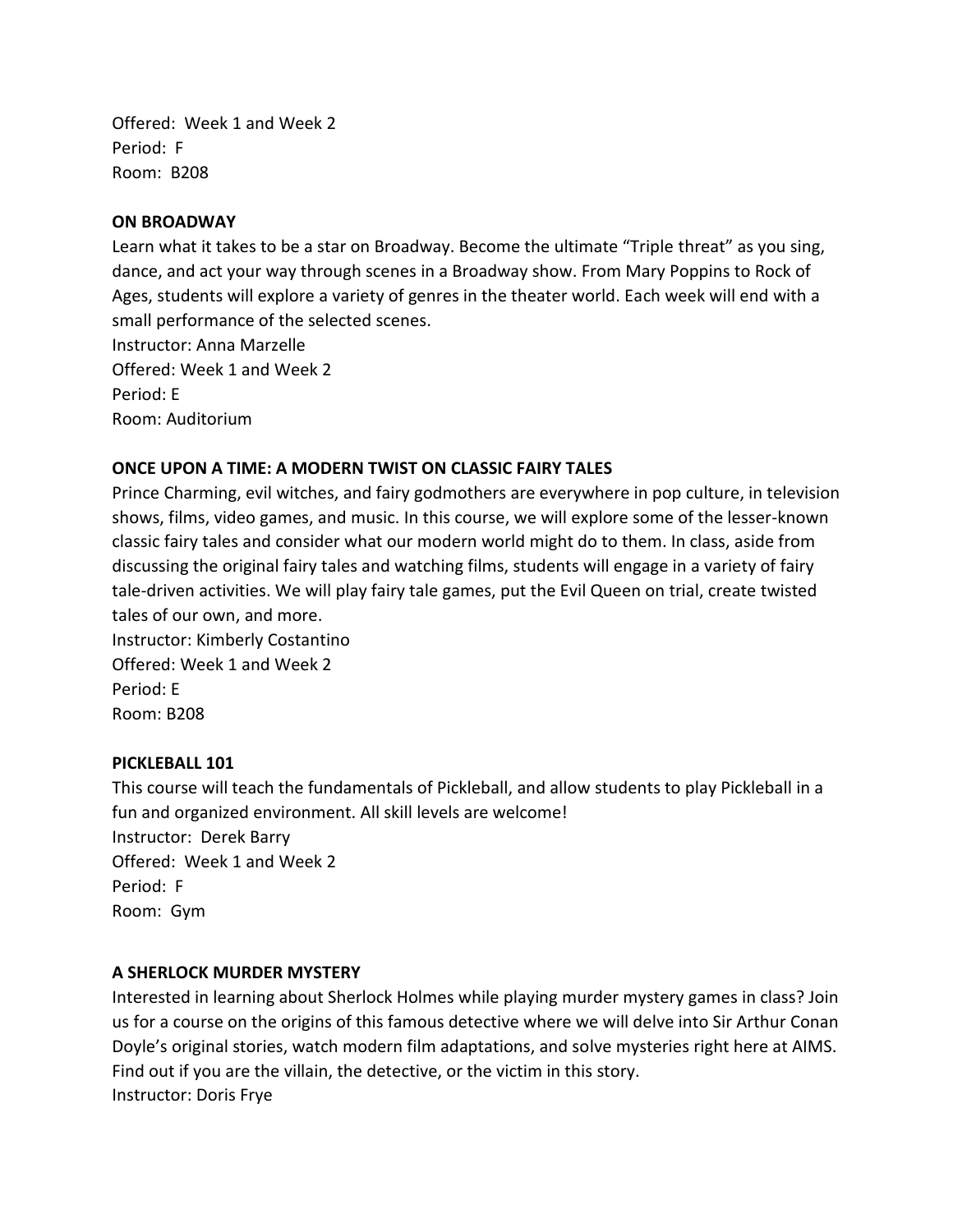Offered: Week 1 and Week 2 Period: F Room: H103

## **SO YOU THINK YOU CAN DANCE**

Learn how to dance like the stars! Each day students will explore different styles of dance including hip-hop, jazz, and more! The class will begin with a warm-up that increases flexibility and builds strength. Whether you are new to dance or a seasoned pro, this class will both challenge and excite you! Instructor: Anna Marzelle Offered: Week 1 and Week 2 Period: D Room: Auditorium

### **SPA SCIENCE**

Mix it, make it, try it out, and take it home! Students will make Fizzy Bath Bombs, Sweet Lip Smackers, Shake 'Em Up Bath Salts, Yummy Face Masks, and more. Students will become clever spa scientists for the week as they learn about ingredients and how to combine them to make fun (and fabulous!) pampering goodies. Students will also get busy playing around with packaging and naming their concoctions in this spa-chemistry exploration! Instructor: Hall Staff/Student Worker Led Offered: Week 1 and Week 2 Period: F Room: Coffee House

### **SWIMMING POOL GAMES & EXERCISE**

Summer in the South is the perfect time to be in the water! However, many may not know that you can combine the enjoyment of being in a pool with getting an awesome workout. Water resistance has been a proven method to bring about body toning and strengthening in a way that puts minimal stress on the joints, thereby greatly reducing the risk of injury! Just as important, to participate in an aqua training class, one does not need to know how to swim. From Aqua Aerobics to Aqua sports-specific drills, to Aqua flexing which improves flexibility, balance, and joint range of motion, this class will increase one's fitness while adding a high fun level as well! Instructor: Bill Brouillet Offered: Week 1 and Week 2 Period: F Room: B129 and Swimming Pool **ULTIMATE FRISBEE**